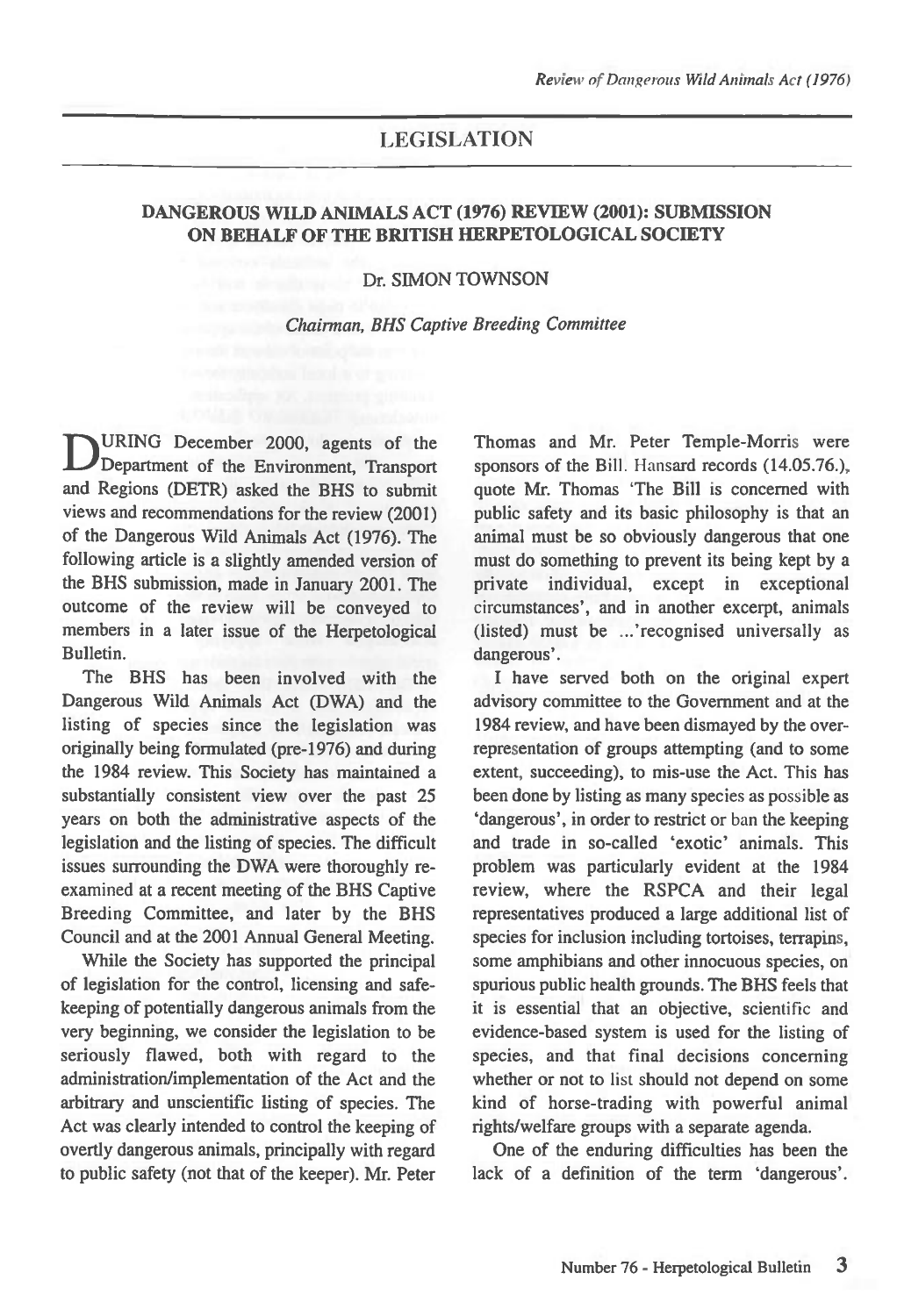Although it is clear from Hansard that Parliament intended this to mean overtly dangerous animals, there is no attempt to define or discuss this in the Act. We believe there are two important considerations when assessing the level of danger that an animal may pose, one being 'potential' and the other being 'likelihood of attack/exercise of potential'. The Captive Breeding Committee agreed that the terminology used in the Animals Act (1971) is appropriate for the DWA ...'fully grown animal normally having such characteristics that they are likely, unless restrained, to cause severe damage'. The listing under the DWA of harmless species such as tamarins, squirrel monkeys, talapoin monkeys, aardvarks, small felids, capybara, mangrove snakes, vicuna and others has undoubtedly damaged the credibility of this legislation and contributed to a significant level of noncompliance. The BHS has no information on the level of compliance of its members, although we have been informed by other animal keeping groups that compliance may be as low as 5% of those to whom the Act applies.

# **ADMINISTRATION ISSUES**

If this legislation is to stand any chance of working effectively, then the administrative aspects really must be sorted out and be seen to be working in a fair and uniform manner.

The responsibility for administration currently lies with local authorities where there have been major problems with interpretation of the legislation, costs and attitudes. Some authorities are charging fees of up to £1200 plus veterinary fees (the applicant will also have to pay for insurance), and some officials have a negative approach to licence applications. I know of at least one authority which does not approve of the keeping of 'exotic' animals and will make it as difficult as possible to obtain a licence, and another authority which will ask neighbours up and down the street if they object to the applicant keeping a listed animal; this procedure will invariably result in an objection. We do not believe that it was the intention of Parliament that local authorities should operate in this way, particularly with regard to fees; quoting from Hansard (16.07.76.), Mr. Peter Temple-Morris, 'Concern was expressed in another place that local authorities should be given guidance or at least an intimation that it was not the Bill's intention that fees should be used as a weapon to prevent people applying for licences or keeping the animals covered by them. This intimation .... is that it will be a fee which is sufficient to meet the direct and indirect costs that may arise as a result of the application'.

From the point of view of the prospective keeper, applying to a local authority for a licence may be a daunting prospect. An application may result in an unwelcome intrusion into the home by unsympathetic local government officials or their agents, the imposition of unreasonable conditions and/or insistence on unnecessary facilities by persons not sufficiently knowledgeable of the appropriate husbandry or safety requirements, and the imposition of possibly punitive costs. In practice, these factors may result in a *de facto* ban for some applicants who want to keep within the law, while others, presumably otherwise honest citizens, will be discouraged from applying and become criminalised, with their animals not controlled.

The BHS feels that there should be an expectation that a licence application will be granted (ie. a right to a licence) if the applicant meets a set of standard conditions, unless there are exceptional circumstances (for example, the applicant has convictions for animal cruelty, or nuisance behaviour, or other pertinent factors). Fees must be set or capped at a reasonable level. A fee of £75 was recommended as a maximum level (even this is relatively expensive when compared to the cost of other types of licences). If local authorities argue that the costs are greater than this, then they are probably spending too much time/bureaucracy on the application, since the actual practical inspection is carried out by vets and charged separately. Unless there are particular problems, the veterinary fees should be restricted to the costs of a standard home visit. I have witnessed the veterinary inspection of venomous snake facilities, and, as one might expect, there is very little for the vet to do except to observe that the facilities remain as agreed and briefly look (from the outside) at the animals within.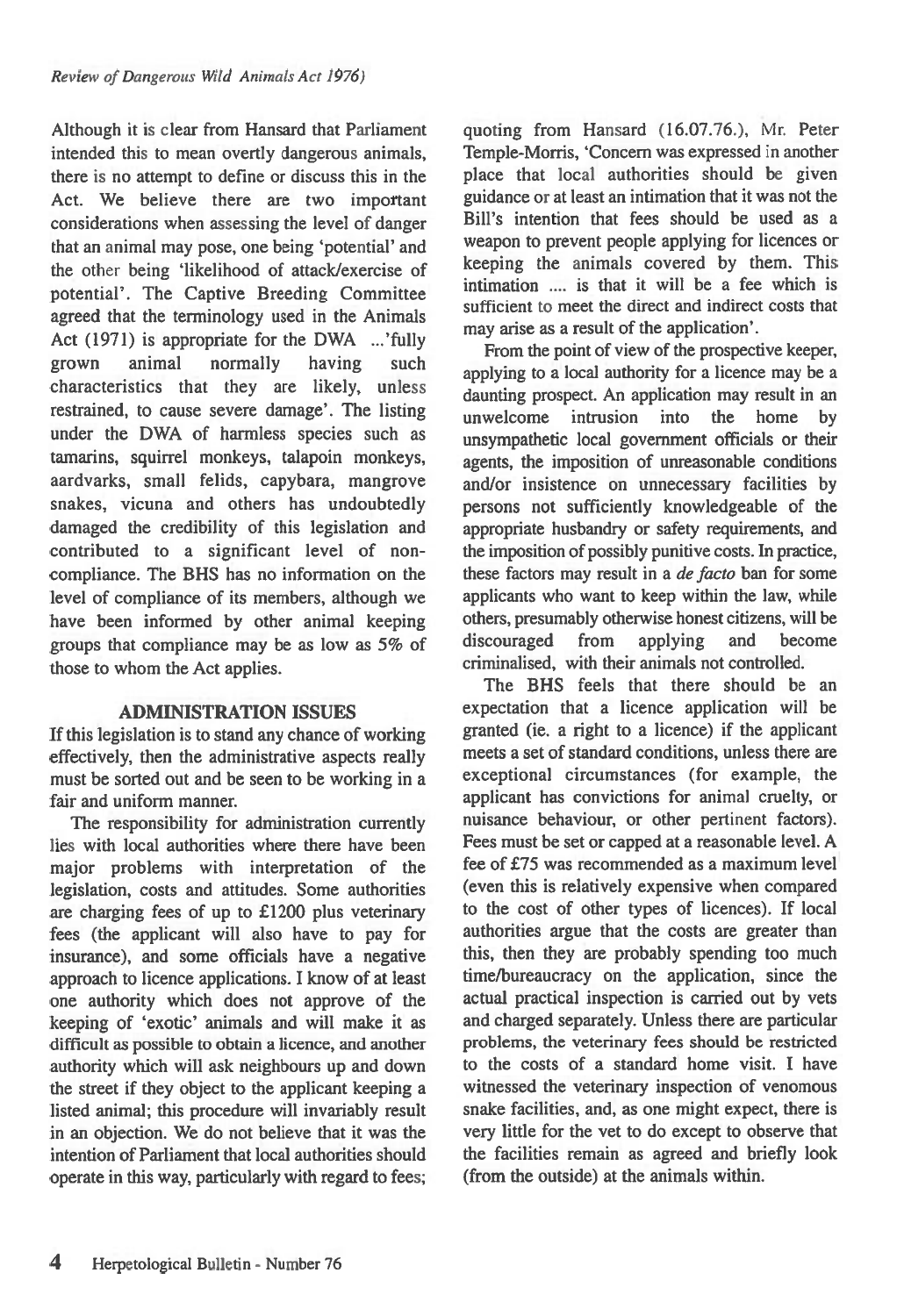Overall, the BHS believes that the DWA would be better administered centrally and in a standard manner by the DETR, perhaps using experienced Wildlife Inspectors operating with a simple set of guidelines. This would obviate the need for veterinary inspections and, since this legislation is primarily concerned with public safety, there would be no need or role for the vet unless the animal became sick (it is illogical to argue that a 'dangerous' animal requires regular veterinary inspection by law and that a nondangerous animal does not).

#### **SCHEDULE OF SPECIES**

The Captive Breeding Committee was unanimous and felt strongly that no further reptiles and no species of amphibian should be added to the DWA schedule; the Committee felt equally strongly that a number of species had been inappropriately listed.

In the absence of any definition of the word `dangerous' in the DWA, for the sake of our discussions the Committee decided to compare the threat posed by certain reptiles to that of a medium sized (or larger) domestic dog as a `standard' - this, we believe, poses a level of danger considerably lower than that intended by Parliament for the DWA (see Background and Introduction). On the whole, society quite happily accepts the very small risks of exposure to the domestic dog, which has the ability to run down its victims and the potential to cause serious injury or rare fatalities. This animal is usually taken into the public arena on a daily basis, in contrast to captive reptiles, which would not normally enter the public arena at all.

# **Species inappropriately listed on the DWA, that should be removed**

**Mangrove Snake** *(Boiga dendrophila).* This species was discussed at the 1984 review. While certain other back-fanged snakes (Mole Viper, Twig Snake, Boomslang) were proposed by the BHS for inclusion under the DWA, we were opposed to the inclusion of the Mangrove Snake as there is no evidence that it is dangerous. It would appear that it was proposed by others simply because this species was in trade. Mangrove Snakes have been kept in large numbers in the UK, continental Europe and the USA for over 30 years. Although often irascible at first, resulting in harmless bites, this species usually settles well in captivity. As far as we are aware, there has not been a single serious envenomation due to this species and there is no justification for its inclusion under the DWA.

**Dwarf Crocodile** *(Osteolaemus)* **and Dwarf Caimans** *(Palaeosuchus).* The adult size of these species is only 1-1.5 m and they cannot pose a significant threat to the public, should they escape. These crocodiles are listed on Appendix I and II of CITES respectively, so that trade/availability of these animals is already strictly controlled. However, the additional inclusion under the DWA imposes a considerable unnecessary burden of cost, bureaucracy, insurance, transportation problems, etc. on the keeper. These are relatively clumsy animals, which, even if they escape from their enclosure, would be unlikely to escape from the house. Outside they will attempt to hide and rapidly cool to become torpid. If approached, a dwarf crocodile may hiss or attempt to move away, or may bite if interfered with. However, this bite would be less serious that that posed by our domestic dog `standard', while the crocodile has no ability to run down/jump up and attack its victim in the manner of a dog.

The Committee agrees with all of the larger species of crocodiles remaining listed (although we feel that this should be on a size basis of over 1.5 m), however we strongly recommend the delisting of the dwarf species.

# **BHS RESPONSE TO CONTENTIOUS PROPOSALS BY OTHER ORGANISATIONS**

We have been made aware that certain animal rights groups have proposed that all reptiles and amphibians be included under the DWA. This is a ludicrous proposal and is obviously based on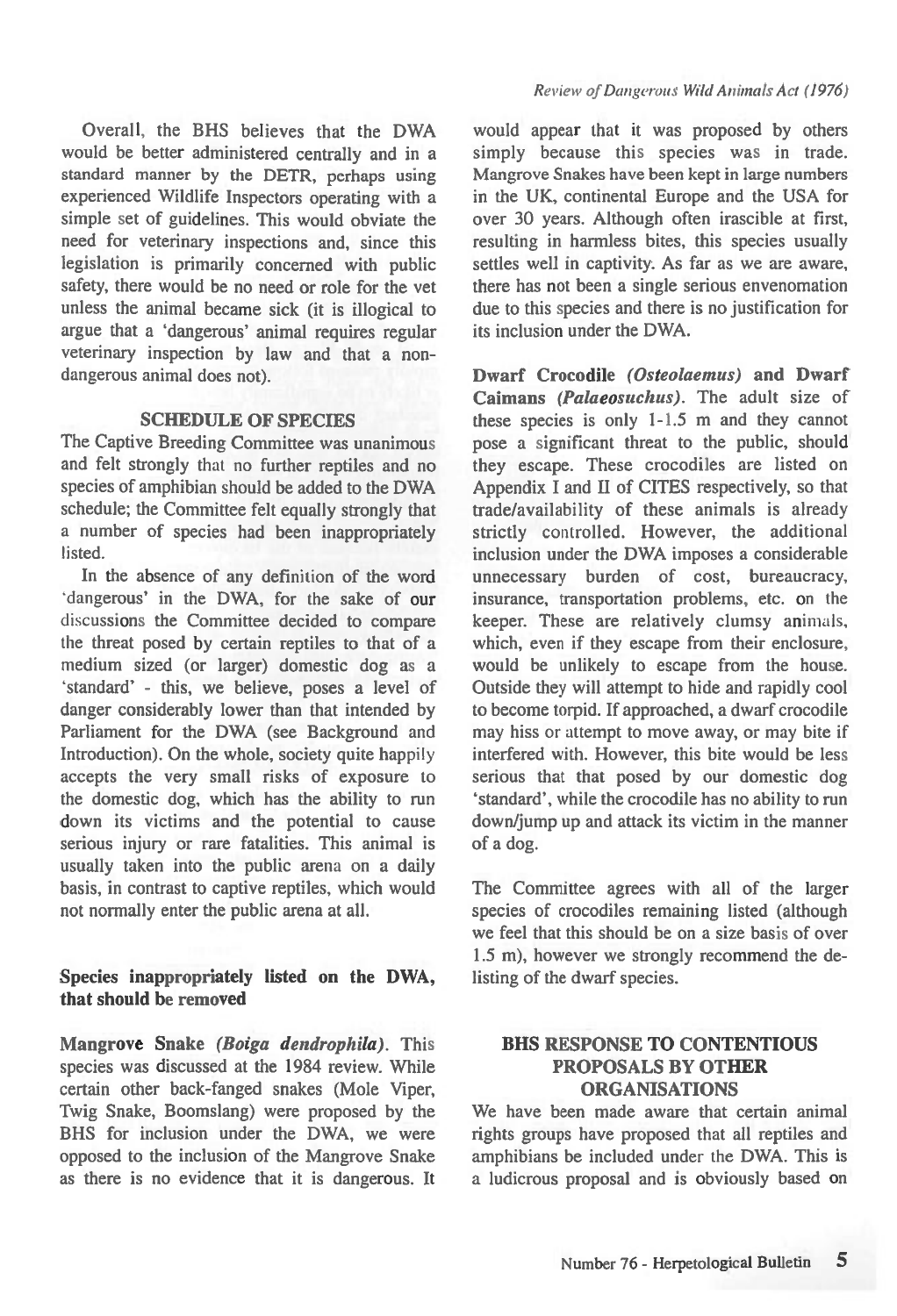their separate agenda, which is to prevent the keeping of and trade in these animals. Proposals on spurious grounds must be resisted at all costs.

# *Comments on particular groups:*

**Large lizards (non-venomous).** Green Iguanas and various Monitor Lizards are widely kept and pose no threat to public safety. Arguably, the only potentially dangerous lizard is the Komodo Dragon *(Varanus komodoensis)* when in a wild situation, where its bacterially infectious bite can eventually weaken and bring down larger prey. The Komodo Dragon is listed on Appendix 1 of CITES and we are not aware of any specimens in private hands in the UK. However, an escaped captive animal would rapidly cool and seek shelter; it would be very unlikely that it would carry the oral bacterial fauna of a wild specimen, and extremely unlikely to attack humans.

**Large constricting snakes.** The larger constricting snakes were discussed in detail pre-1976 and in 1984, and on both occasions the expert committee concluded that although these animals might be unfamiliar and scary to some people, they were of no significant threat to public safety. The BHS agrees with this view and would strongly oppose the inclusion of these snakes under the DWA legislation. The fact that no one has ever been seriously injured or killed by a large boid in the UK provides good evidence of minimal risk. The big snakes are extremely popular captive animals, and although the Society does not have specific information about how many are kept in this country, it is thought to be in the tens of thousands (a recent Mintel survey estimates there are 1.6 million reptiles kept in the UK). Evidence from other countries is also reassuring - there are some millions of these snakes kept globally, the largest numbers in the USA, and both eastern and western Europe. As far as we can determine there has not been a single fatality to a member of the public from an escaped large constrictor at any time. We are aware of a very small number of unfortunate incidents involving the keeper, usually because of procedural errors at feeding time, in the USA.

An escaped snake will rapidly become lethargic and seek a place to hide. Snakes tend to have fixed behaviour patterns, such as defensive behaviour (biting), or feeding behaviour (biting and constricting). These snakes do not normally recognise humans as food, and if approached or interfered with, an escaped large constrictor may move away, hiss or bite, but not attempt to constrict. In fact we do not know of a single instance where this has happened. Boids have small needle-like gripping teeth and the jaws are rapidly released following a defensive bite, which is likely to be significantly less damaging than our standard domestic dog (capable of lethal bites). The snake also does not have the capability to chase and run-down its victim.

We are aware that at least one Environmental Health Officer would like to see large snakes listed, as a means of reducing numbers being kept, mainly because of the inconvenience which may be caused in the rare event of an escape; the RSPCA want them listed along with all other reptiles and amphibians. Any objective analysis of the evidence concerning the threat to public safety from these snakes can only come to the conclusion that the risks are minuscule, and significantly less than those posed by some domestic animals such as dogs, cats (suffocation of babies), and horses, or common farmed animals such as Jersey cows, rams, pigs and goats.

The Committee did discuss at some length, the likely outcome of including large snakes under the DWA. It was felt that the consequences would be serious and counterproductive, with a large number of snakes abandoned or destroyed, and with an equally large number going `underground', with very few applications for licences forthcoming. Animal keepers (or anyone else) are not likely to respect or comply with laws if they are seen to be unreasonable in their content and/or unfair in their application.

**Certain amphibians.** In 1984, the RSPCA proposed that certain amphibians, including poison-arrow frogs, should be listed under the DWA, and we understand that some individuals and groups are now proposing that some species